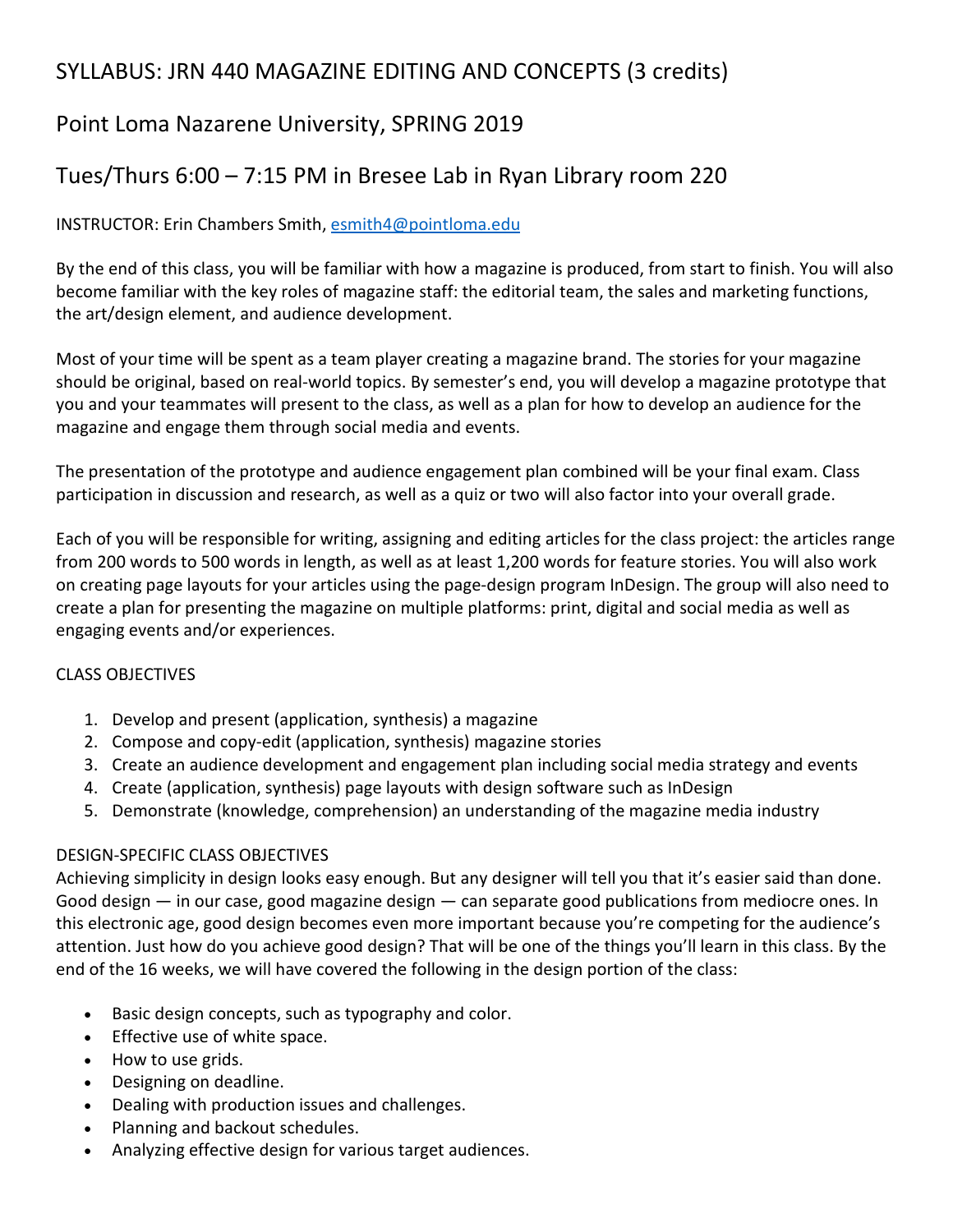### BACKING UP YOUR WORK

Because of the nature of this class, it is very important to back up your work. Make it a habit to back up your work during class, after class and pretty much every single time you touch your InDesign documents. Files are not to be stored on the class shared drive. It is important that pages and photos be stored in two places (your personal drives as well as a flash drive). Any missing files will put you and the team at a serious disadvantage — jeopardizing your grade and your final project.

## CLASS FORMAT

Class meetings will include lectures as well as individual and group exercises. The design portion of the magazine class will be in a lab format. The class will be a mix of lectures, hands-on InDesign, writing and editing sessions, one-on-one critiques and group discussions. There will be occasional quizzes and check-ins to ensure you are retaining the basis of the lectures.

The Bresee Lab is reserved for students enrolled in Writing 440 during scheduled class sessions. In addition to these hours, you may use the Bresee Lab to work on assignments during the posted openlab hours.

## OUT-OF-CLASS REQUIREMENT

It is important to devote at least four to six hours outside of class each week to accomplish the assignments and the final project. Most of the class will be devoted to hands-on work on articles and layouts, but in order to efficiently use our allotted in-class time, work must also be done outside of class.

READING MATERIALS Reading materials will be provided as necessary.

## **SUPPLIES**

- To store and back-up your files, you will need a flash drive (at least 2G).
- Purchase of one magazine is required.

GRADING POLICY Final grades will be based on the following scale:

- A 93% 100% of possible points
- A- 90% 92% of possible points
- B+ 87% 89% of possible points
- B 83% 86% of possible points
- B- 80% 82% of possible points
- C+ 77% 79% of possible points
- C 73% 76% of possible points
- C- 70% 72% of possible points
- D+ 67% 69% of possible points
- D 63% 66% of possible points
- D- 60% 62% of possible points
- F 0% 59% of possible points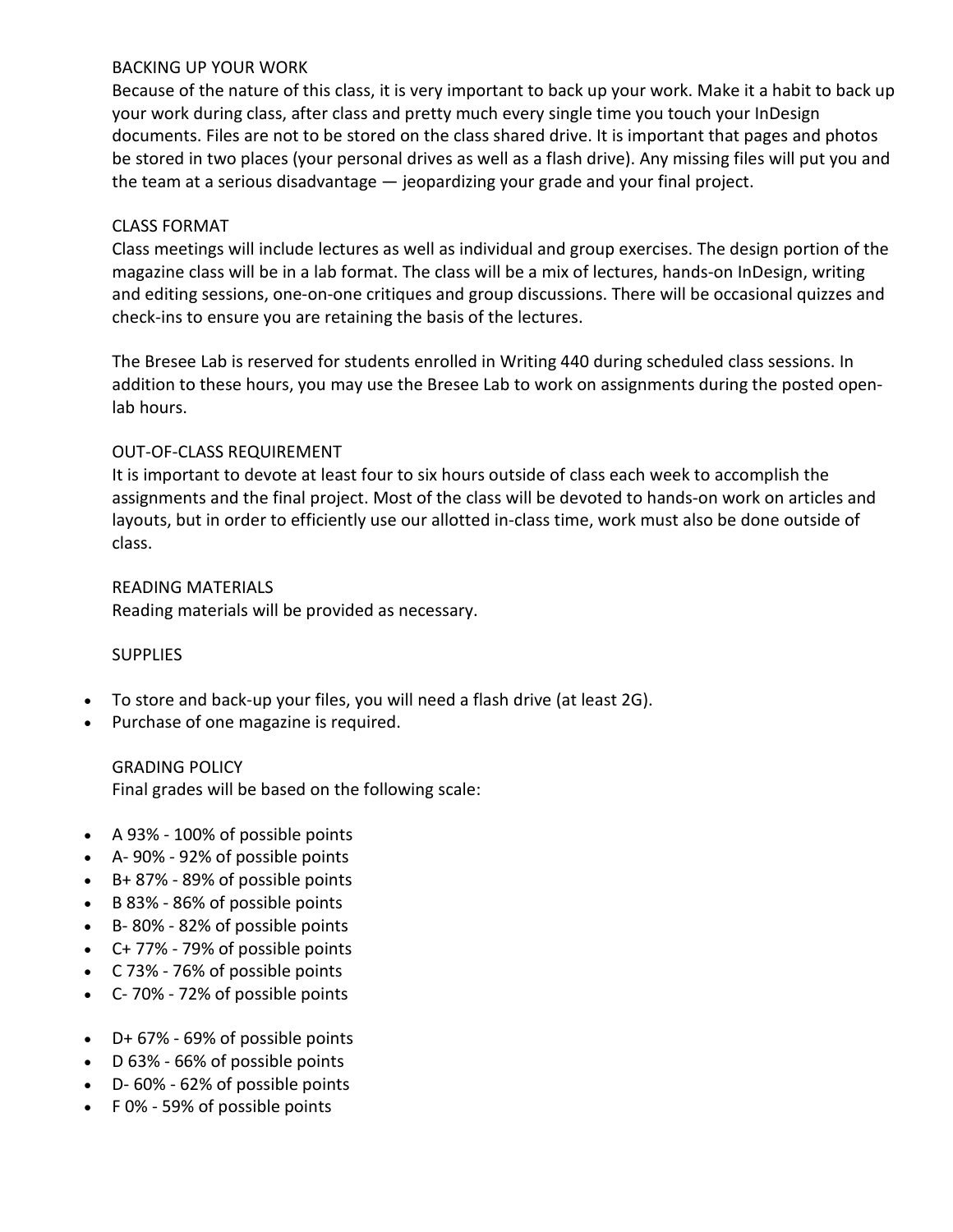### DEADLINES

Work submitted after the deadline will lose half of its potential grade and will be subject to real-world consequences and conditions when being evaluated.

## ATTENDANCE POLICY

The basic guidelines for this class are simple: 1) Be in class. 2) Be on time. 3) Have your work ready at the beginning of class. Two will put you behind, and with three absences, you can be dropped from class altogether. Two late arrivals or early departures are equal to 1 absence.

### FINAL EXAMS

Taking the final exam at its scheduled date and time is part of the course requirements. Students are expected to fit their travel arrangements around the requirements of the course.

## ACADEMIC ACCOMMODATIONS

While all students are expected to meet the minimum standards for completion of this course as established by the instructor, students with disabilities may require academic accommodations. At Point Loma Nazarene University, these students are requested to file documentation during the first two weeks of the semester with the Academic Support Center (ASC), located in the Bond Academic Center. This policy assists the University in its commitment to full compliance with Section 504 of the Rehabilitation Act and the Americans with Disabilities Act. Section 504 (a) prohibits discrimination against students with special needs and guarantees all qualified students equal access to and benefits of PLNU programs and activities. Once the student files documentation, the ASC will contact the student's instructors and provide written recommendations for reasonable and appropriate accommodations to meet the individual learning needs of the student.

## DEPARTMENTAL PLAGIARISM POLICY

The Department of Literature, Journalism, and Modern Languages deems intellectual and academic integrity to be critical to academic success and personal development; therefore, any unethical practice will be detrimental to the student's academic record and moral character. Stu-dents who present the work of others, which includes but is not limited to borrowing another student's work, buying a paper, or using the thoughts or ideas of others as if their own (using information in a paper without citation), commit plagiarism. Students will be held accountable for plagiarized material whether the material was plagiarized intentionally or unintentionally. Plagiarized work will result in a failing grade for the assignment and possibly for the course. In either event, a written report will be filed with the department chair and area dean. The dean will review the report and submit it to the provost and the vice president for student development. It will then be placed in the student's academic file.

#### PUBLIC DISCOURSE

Much of the work we will do in this class is cooperative, by nature of the class discussions and general feedback given to written work and/projects; thus you should think of all your writing and speaking for and in class as public, not private, discourse. By continuing in this class, you acknowledge that your work will be viewed by others in the class.

#### INCLUSIVITY

Because the Literature, Journalism, and Modern Language department recognizes the power of language, all public language used in this course, including written and spoken discourse, will be inclusive. This standard is outlined by all major academic style guides, including MLA, APA, and Chicago, and is the norm in universitylevel work.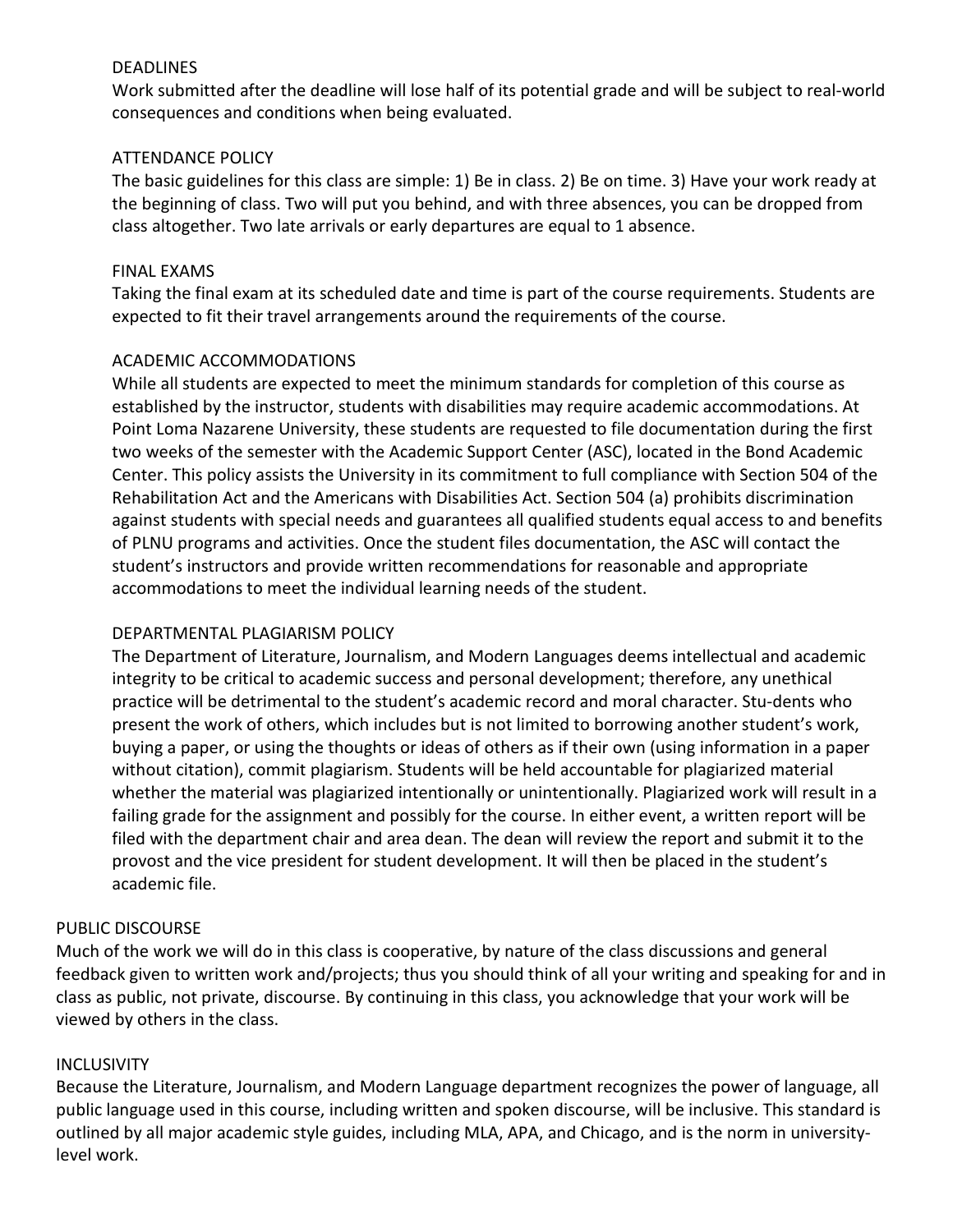## SCHEDULE OF TOPICS AND ASSIGNMENTS

Week of Jan. 8 Tues: Introduction to magazine industry Thurs: Intro to writing/interviewing, editing, planning magazine sections

Week of Jan. 15 Tues: Magazine round-robin presentation Thurs: Form team groups, brainstorm magazine concepts HOMEWORK: WRITE A PROFILE OF A CLASSMATE (at least two sources)

Week of Jan. 22 Tues: Review teams + concepts; establish deadlines, departments, roles Thurs: Profiles due. Review magazine brands on social media + events

Week of Jan. 29 Tues: INDESIGN intro + LAB WORK (create templates) Thurs: Production meeting; WRITE, EDIT, RESEARCH departments.

Week of Feb. 5 Tues: Sales + Marketing department overview Thurs: Audience development role overview;

Week of Feb. 12 Tues: Production meeting Thurs: Part 1 pages due; group editing session (2-3 reads per piece)

Week of Feb. 19 Tues: Art/design meeting; photo research Thurs: QUIZ (concepts, history, audience development, etc.)

Week of Feb. 26 Tues: Guest Speaker TBD Thurs: Part 2 stories due

Week of March 5: Spring Break

Week of March 12 Tues: InDesign lab + work on layouts for parts 1-2 Thurs: part 3 stories due; group editing session

Week of March 19 Tues: FOB EDITING/WRITING; Create "dummy" Thurs: Sales meeting; review advertising targets and ad creative; adjust dummy.

Week of March 26 Tues: Cover concept lecture; newsstand overview Thurs: Cover meetings. Design/lay out FOB